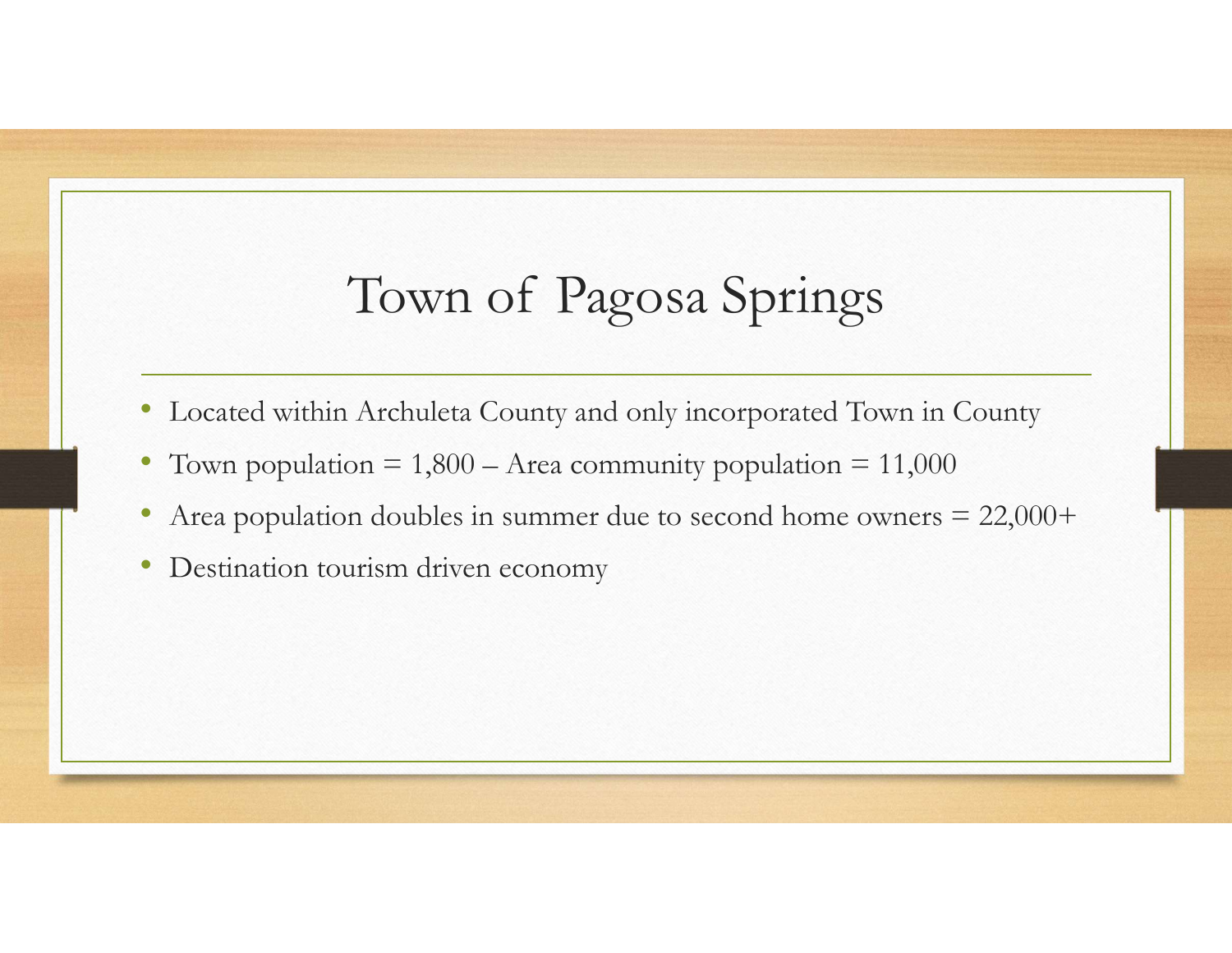## Marijuana Establishment Regulations Marijuana Establishment Regulation<br>• Approved Marijuana Establishment regulations in 2012<br>• Limited to a maximum of 6 establishment license<br>• Allows 3 establishments west of 14<sup>th</sup> street and 3 east of 14<sup>th</sup> street<br>• Requ 1990 Marijuana Establishment Regulations<br>• Approved Marijuana Establishment regulations in 2012<br>• Limited to a maximum of 6 establishment license<br>• Allows 3 establishments west of 14<sup>th</sup> street and 3 east of 14<sup>th</sup> street<br>

- Approved Marijuana Establishment regulations in 2012
- 
- 
- 
- Marijuana Establishment Regulations<br>• Approved Marijuana Establishment regulations in 2012<br>• Limited to a maximum of 6 establishment license<br>• Allows 3 establishments west of 14<sup>th</sup> street and 3 east of 14<sup>th</sup> street<br>• Req • Archuleta County allows and has 5 grow facilities, 2 retail and 1 MIP, and Marijuana Establishment Regulations<br>Approved Marijuana Establishment regulations in 2012<br>Limited to a maximum of 6 establishment license<br>Allows 3 establishments west of 14<sup>th</sup> street and 3 east of 14<sup>th</sup> street<br>Required to
- Security measures requires cameras, locking steel door for storage areas, etc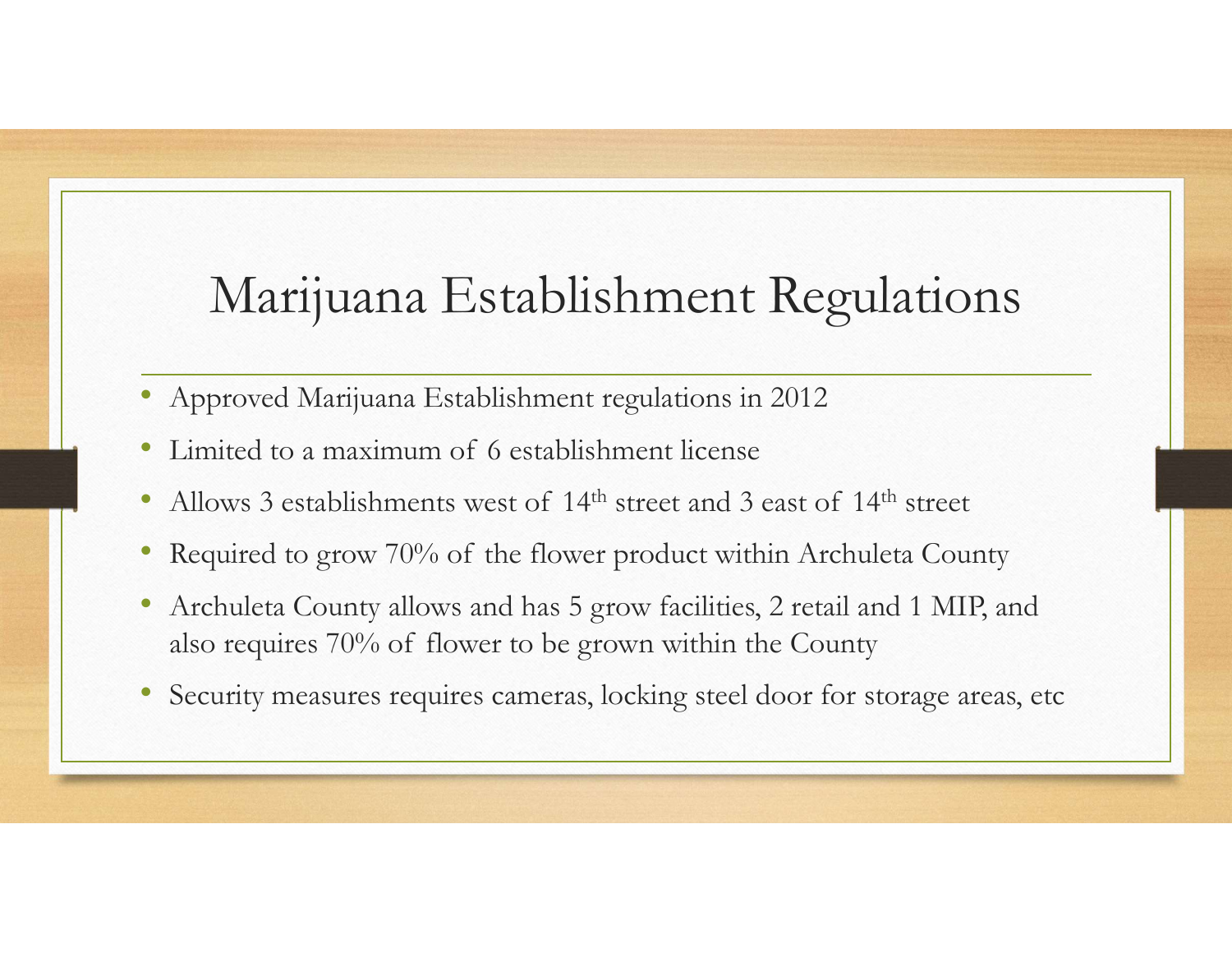## Location Restrictions

- Allowed only in Mixed-Use Corridor, Mixed-Use Town Center and Light Industrial zoned districts
- 250 feet from residential zoned properties and churches (unless approved under a conditional use permit)
- 1000 feet from any school, drug/alcohol treatment facility and day care facilities
- Applies to all establishments and grow operations